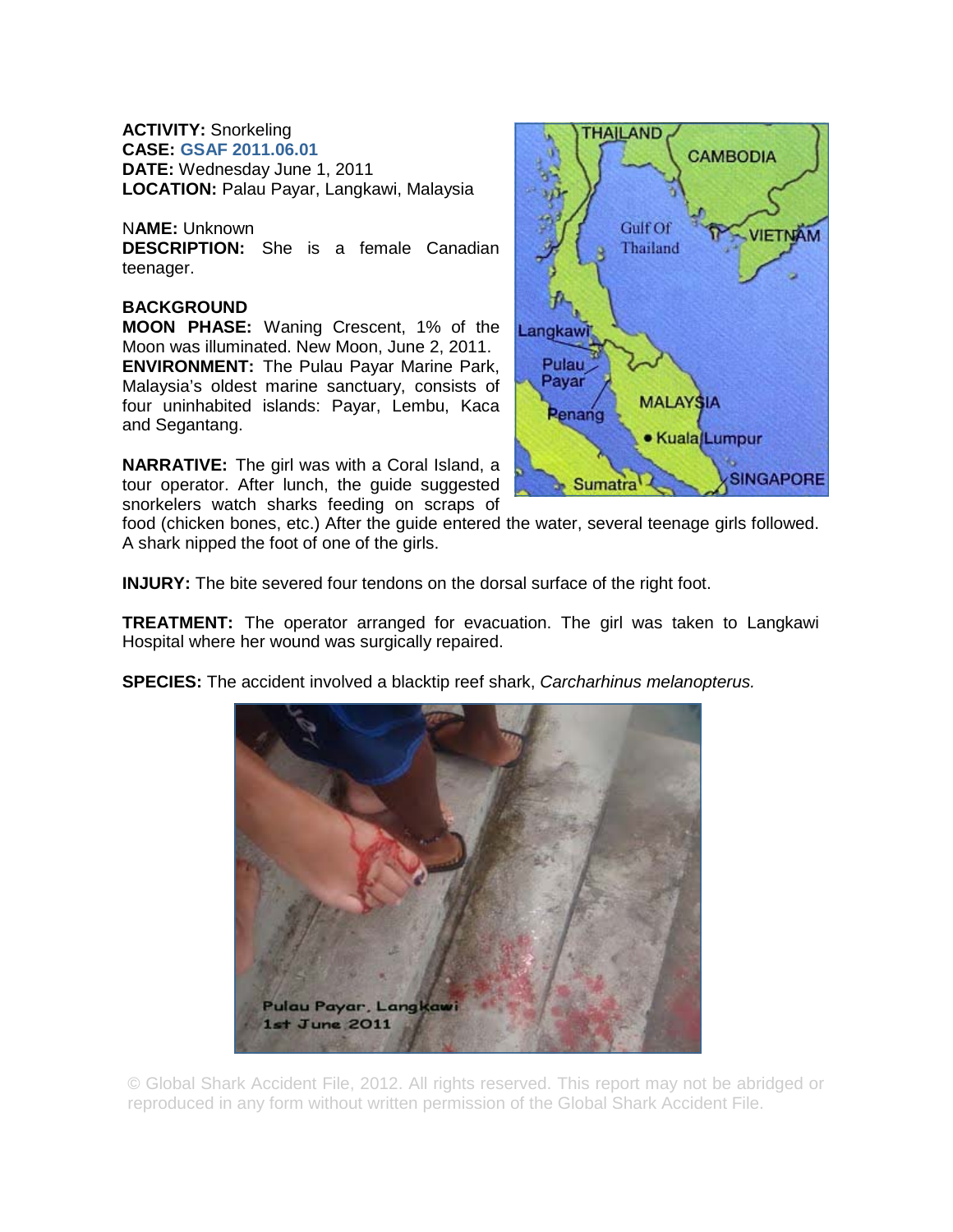## **Tuesday, June 7, 2011 Shark Attack**

When I first visited Pulau Payar, Langkawi in 2009, I witnessed how tourists were offering bread to those coral reef fishes and there was a session where sharks were fed. It is a known fact that wildlife feeding will leave an impact to their behavior and diet thus offsetting the balance of their surrounding ecosystem.

I observed some of those Blacktip Reef sharks came very closely to the tourists and I had the impression that they were not aggressive at all. I was wrong. A recent incident has proven that these sharks are not to be taken for granted.

Some time ago, a guest of mine related her snorkeling experience during the shark feeding session. She was snorkeling and the operator started throwing the food into the water. Seconds later, she was surrounded by those fast swimming sharks. She told me that she was terrified for the fear of getting bitten. Luckily she was left untouched.

For another case, someone really got bitten. It was unlucky for this teenage girl who happened to be a friend of my friend. On 1st June 2011, three Canadian teenage girls went on a snorkeling trip with the Pulau Payar operator, Coral Island. A supposedly fun trip has turned sour when one of them got nipped badly by one of those blacktip reef shark (Carcharhinus melanopterus) during the feeding session.

## **What had happened?**

The shark feeding session starts after a snorkeling group had their lunch and this is the usual practice of the operator. The reason for this? So that the operator can gather whatever left over food to be fed to these sharks.

A guide from Coral Island insisted that the teenage girls should have the fun of watching the shark feeding by snorkeling in the water. One of them was doubtful and asked the guide if it was safe to do so. The guide said that it was alright and he went into the water. The teenage girls thought it was safe after seeing the guide entered the water and they decided to follow.

Scrap food inclusive of chicken bones were thrown in to feed those blacktip reef sharks. One of them was snorkeling and had her both legs hanging in the water. Five minutes later, an unsuspected shark went directly to her right feet and SNAPPED!

She was immediately evacuated by the operator and straight to Langkawi hospital. A surgery was done on that evening itself.

The result of the bite has cost four sliced tendons above the toes and her little toe may require a skin graft operation.

I am not a marine biologist neither a shark specialist and I now know a little more about them, thanks to wikipedia and the resources from the world wide web. A blacktip reef sharks in general is timid and seldom poses any danger to human unless roused by food. People wading through swallow water are at risk of having their legs mistakenly bitten.

After surfing the net, I have found that this is not the first incident of people having bitten by a shark in Pulau Payar. Someone had his finger bitten off while feeding the sharks and a tourist nearly had her finger bitten off by a baby blacktip reef shark while feeding the coral reef fishes.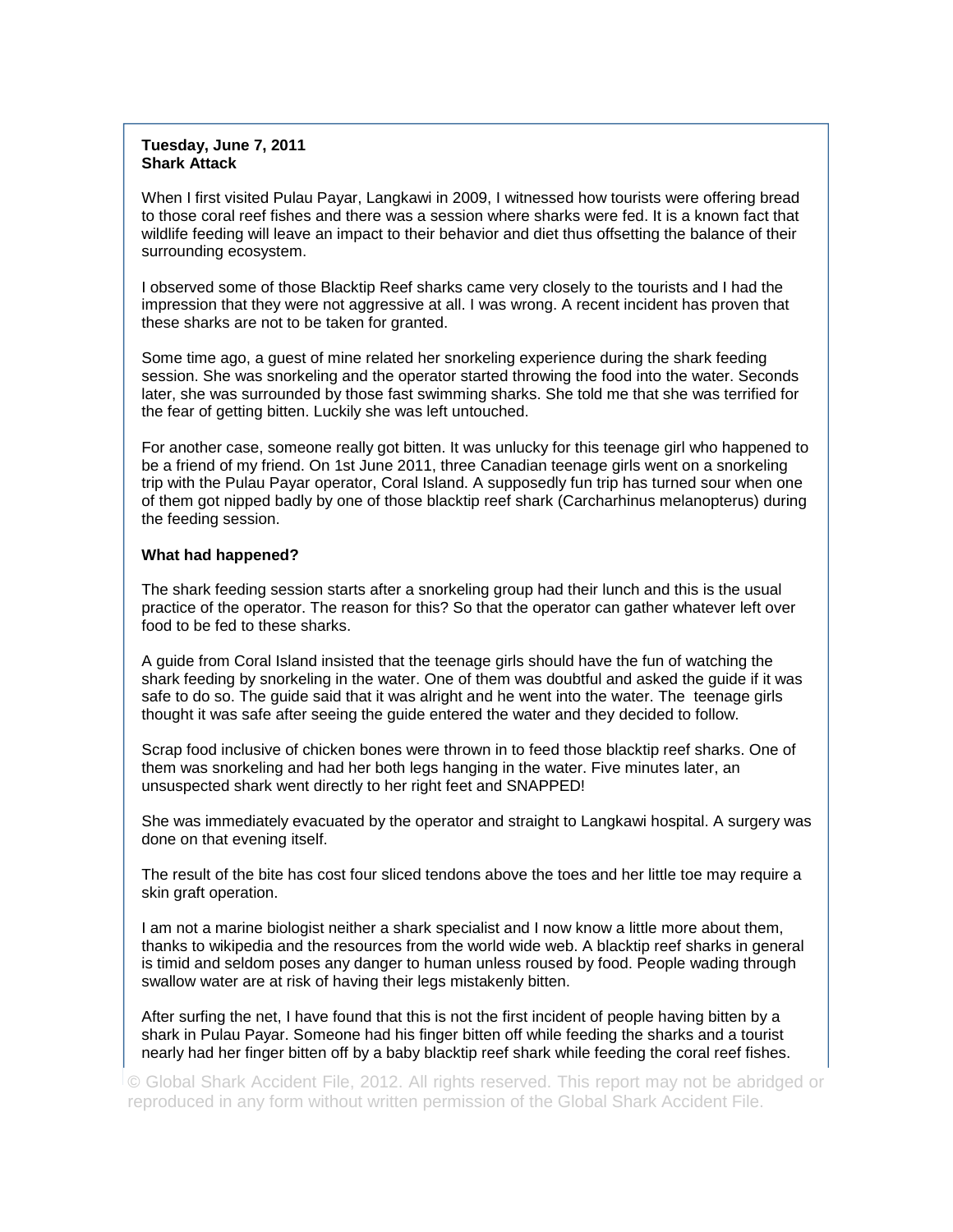It is very unfortunate that this has happened to a young girl who now have to go through unnecessary difficulties. My questions are:

1. Do the authorities especially the Jabatan Taman Laut (Department of Marine Park Kedah) is aware of all of these incidents?

2. If they are aware, what actions have they taken to prevent such incidents?

Who should be responsible for this?

I vote for the authorities and the operator. They should know that shark feeding poses a risk to the feeder and yet they allowed these innocent tourists to be exposed to danger. There were past incidents related to blacktip reef sharks nipping tourists by mistake and yet they did not take any preventative measures to ensure such incident do not repeat. Are they going to wait for a fatality of a tourist before taking firm action? It will be too late by then.

**SOURCE:** http://meblognature.blogspot.com/2011/06/shark-attack.html